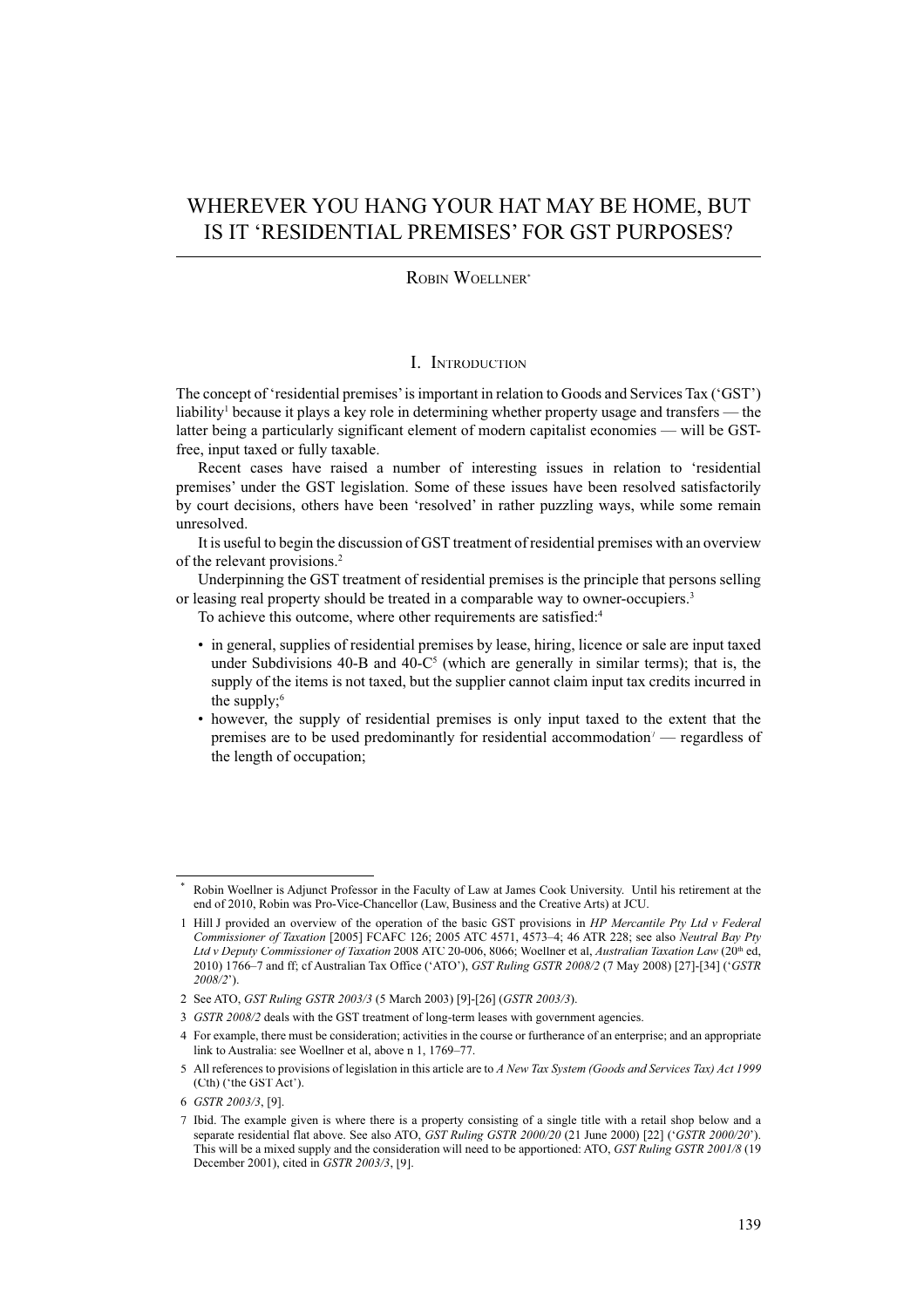JOURNAL OF THE AUSTRALASIAN LAW TEACHERS ASSOCIATION

 $\bullet$  the supply of new residential premises<sup>8</sup> or commercial residential premises is an exception to the above rules and is not input taxed, but is subject to full GST taxation.<sup>9</sup>

The interplay of these factors creates an interesting but complex picture — particularly as the Courts have consistently indicated that the GST is a practical, business tax; that it is to be interpreted in a way that gives it a real-world effect;<sup>10</sup> and that Division 165 gives the Commissioner wide powers to attack over-zealous tax planning arrangements.<sup>11</sup>

The effect of these GST provisions can be represented diagrammatically by a flowchart, as shown in Figure 1.

The impact of the provisions affecting residential property was outlined by Perram J in *Sunchen Pty Ltd v Federal Commissioner of Taxation*, <sup>12</sup> who referred to the GST Act's 'confusing terminology' before noting that it relieves certain supplies from the GST in two ways.

Firstly, certain supplies are made 'GST-free', and no GST is collected by the revenue. While the suppliers are not obliged to collect GST from the consumer, they are still entitled to claim input tax credits on supplies leading to that supply. As Perram J noted:

The practical consequence of the tax not being collected from the consumer and the supplier being entitled to claim an input tax credit is that none of the inputs into the ultimate supply are taxed — GST is not collected from the ultimate consumer and each intermediate supplier obtains input tax credits which neutralise their own liability to GST.

Secondly, certain supplies are 'input taxed'. In these cases, the supply is not subject to GST, but the supplier cannot claim an input tax credit for supplies made to it which were inputs into the supply to the consumer:

The practical effect of this is to cast the ultimate economic burden of the tax not on the end user but on the immediately preceding supplier.

The practical effect of denying an input tax credit to the supplier [such as the owner of land who sells it, or a landlord who grants a residential lease to a tenant] on supplies which are inputs into the premises is to render those supplies subject to GST in the hands of the supplier. Put another way, the inputs into the supply of the premises are taxed which gives rise, no doubt, to the otherwise rather obscure expression 'input taxed'.<sup>13</sup>

## II. SUPPLY BY LEASE, HIRE OR LICENCE (SUBDIVISION 40-B)

As illustrated in Figure 1 below, under Subdivision 40-B (s  $40-35$ ), the supply of premises<sup>14</sup> by a way of lease, hire or licence (including a renewal or extension) is input taxed if the supply is of 'residential premises' other than commercial residential premises (or a supply of accommodation in commercial residential premises provided to an individual by the entity owning or controlling those premises).<sup>15</sup>

<sup>8</sup> Except where the residential premises have been used for residential accommodation before 2 December 1998 (unless new residential premises have been created through substantial renovations or replacement of demolished premises) or residential premises are sold after five or more years of being rented continuously: *GSTR 2003/3*, [13], [14].

<sup>9</sup> Ibid [9], [10].

<sup>10</sup> See *Saga Holidays Ltd v Federal Commissioner of Taxation* (2006) 156 FCR 256; [2006] FCAFC 191; 2006 ATC 4841; 64 ATR 602 and *AGR Joint Venture v Federal Commission of Taxation* [2007] AATA 1870; 2007 ATC 2692; 70 ATR 466.

<sup>11</sup> See, eg, ATO, *GST Ruling GSTR 2004/3* (7 April 2004) [43]–[56]; ATO, *GST Ruling GSTR 2005/5* (15 September 2005) ('*GSTR 2005/5*').

<sup>12 2010</sup> ATC 20-161 ('*Sunchen*').

<sup>13</sup> Ibid 10,626–67.

<sup>14</sup> Section 40-35 (1A) makes similar provision for input taxation of supply of a berth at a marina.

<sup>15</sup> Section 40-35(1)(b) provides that a supply will also be input taxed if the supply is of commercial accommodation to which Div 87 (long-term accommodation in commercial premises) would apply but for a choice made by the supplier under s  $87-25(1)$  not to apply the Division.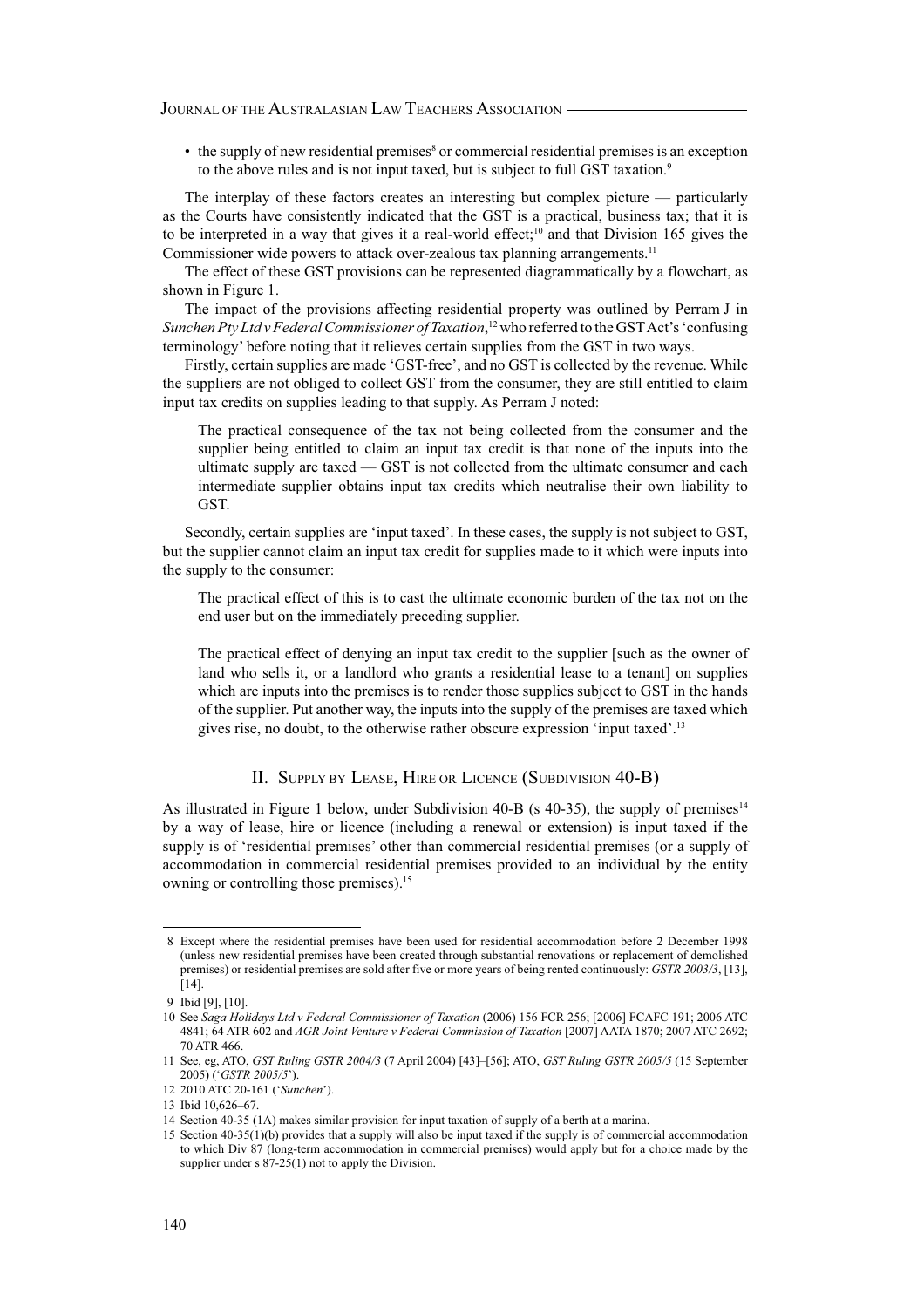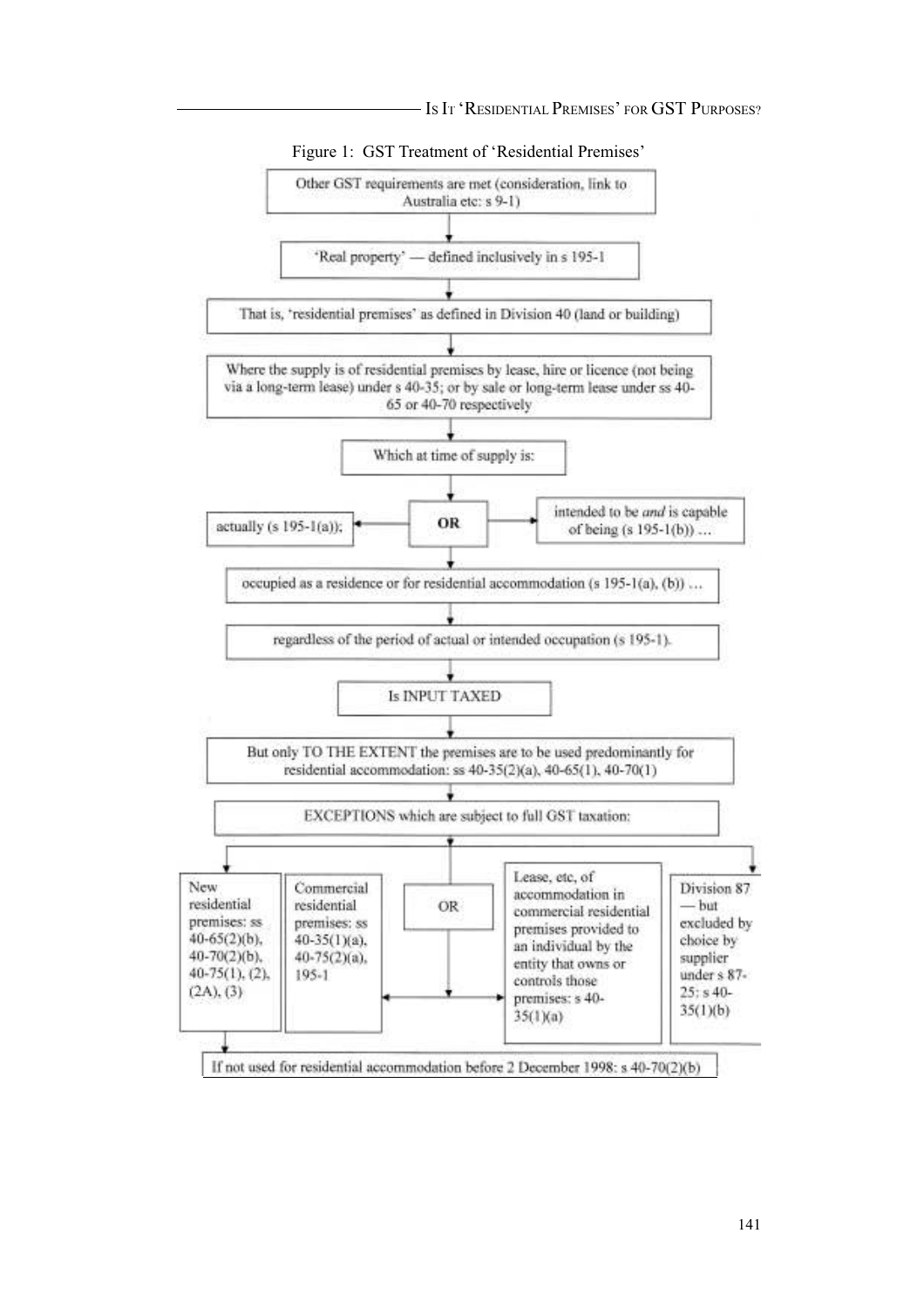However, under s  $40-35(2)$  (a) and (b), the supply is input taxed only to the extent that the premises are to be used 'predominantly for residential accommodation (regardless of the term of occupation); and the supply is not of a long-term lease.'<sup>16</sup>

'Residential premises' are defined in turn under s 195-1 to mean land or a building that at the time of the relevant supply is either *actually* occupied or *intended to be* occupied (and capable of being occupied) as a residence or for residential accommodation.<sup>17</sup> The duration of the actual/intended occupation is irrelevant.<sup>18</sup>

The application of these provisions arose in *South Steyne Hotel Pty Ltd v Federal Commissioner of Taxation*, <sup>19</sup> which was run under the ATO test case funding program.

#### A. *South Steyne*

The facts in South Steyne were relatively complex, but can be summarised simplistically as involving four transactions related to the transfer of ownership of the Sebel Hotel:

- 1. the sale by South Steyne Ltd of the 'management lot' (the 'common areas' of the hotel, such as the reception area) to Mirvac Holdings Ltd ('MHL'), and a formal agreement between South Steyne and MHL that MHL would manage the 83 units in the Sebel Hotel and the common areas as a 'serviced apartment business';
- 2. the lease of the 83 apartments in the Sebel Hotel to Mirvac Management Ltd ('MML');
- 3. the sale of three of the apartments in the Sebel Hotel to MBI Properties Pty Ltd ('MBI') subject to the leases to MML; and
- 4. the supply of overnight accommodation in the Sebel Hotel by MHL to Ms Young as a member of the public.<sup>20</sup>

Only transactions 1 and 4 are directly relevant for present purposes, though it is important to outline all of the transactions in order to fully appreciate the arrangements in question. The arrangements could be represented diagrammatically shown below.

The taxpayers sought directions on the issues raised by the four transactions above. On the facts, the Full Federal Court (Finn J, Emmett J; Edmonds J dissenting on some issues) held as follows.

#### 1. *Transaction 1: Leases of Apartments by South Steyne to MML*

The Commissioner argued that these supplies were input taxed as they were 'residential premises' (but not 'commercial residential premises'). The taxpayer argued that the supply was not input taxed, because it was a supply of commercial residential premises.

The Court referred to the provisions of Subdivision 40-B and held on the facts that the lease of the 83 apartments in the Sebel Hotel by South Steyne Ltd to MML was an input taxed supply<sup>21</sup> because, in terms of ss  $40-35(1)(a)$ , (b), the units were occupied for residential

<sup>16</sup> Under s 195-1, a 'long-term lease' means a supply by way of lease, hire or licence (including a renewal or extension) for at least 50 years where, at the time of supply, it was reasonable to expect that it would continue for at least 50 years; and, unless the supplier is an Australian government agency, the terms are substantially the same as those under which the supplier held the premises.

<sup>17</sup> While the composite term 'residential premises' is defined in s 195-1, the term 'premises' is not separately defined. However, Arthur Delbridge et al (eds), *Macquarie Dictionary* (5<sup>th</sup> ed, 2009) defines 'premise' (so far as relevant) as 'a. the property forming the subject of a conveyance. b. a tract of land. c. a house or building with the grounds etc belonging to it.' The definition may therefore be somewhat tautologous.

<sup>18</sup> Section 195-1. In the ATO's view, this means that the premises in question do not need to be a 'home' or permanent place of abode: *GSTR 2000/20*, [20]–[22].

<sup>19 [2009]</sup> FCAFC 155; 2009 ATC 20-145; 74 ATR 41 ('*South Steyne*').

<sup>20</sup> Ms Young was also an employee of the taxpayer and it seems likely that the hiring of the room was set up to create a test situation on the taxation treatment of such arrangements.

<sup>21</sup> *Gloxinia Investments Ltd as Trustee for Gloxinia Unit Trust v Federal Commissioner of Taxation* [2010] FCAFC 46; 2009 ATC 9,681.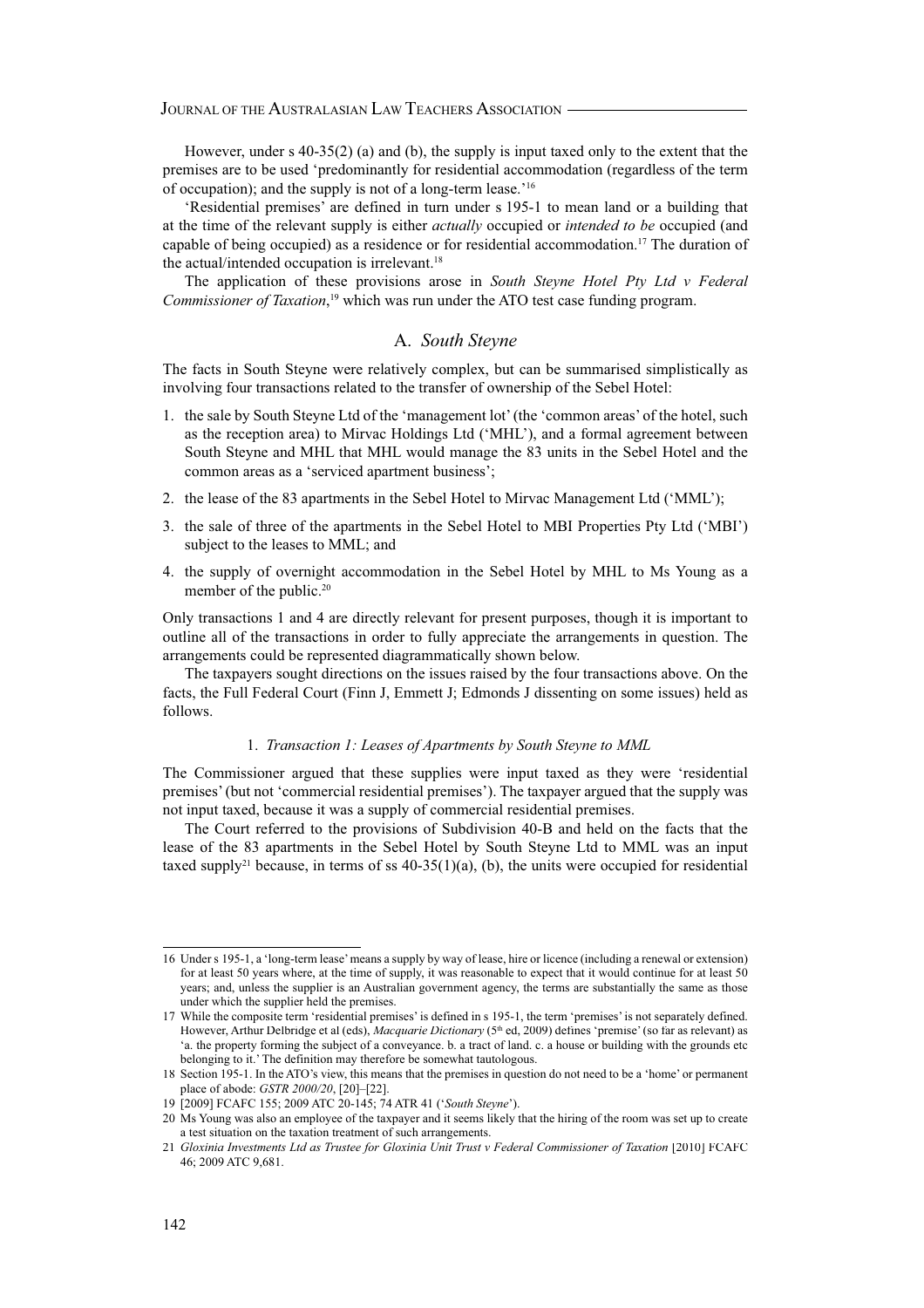Figure 2. Summary of Transactions in *South Steyne* 2009 ATC 20-145

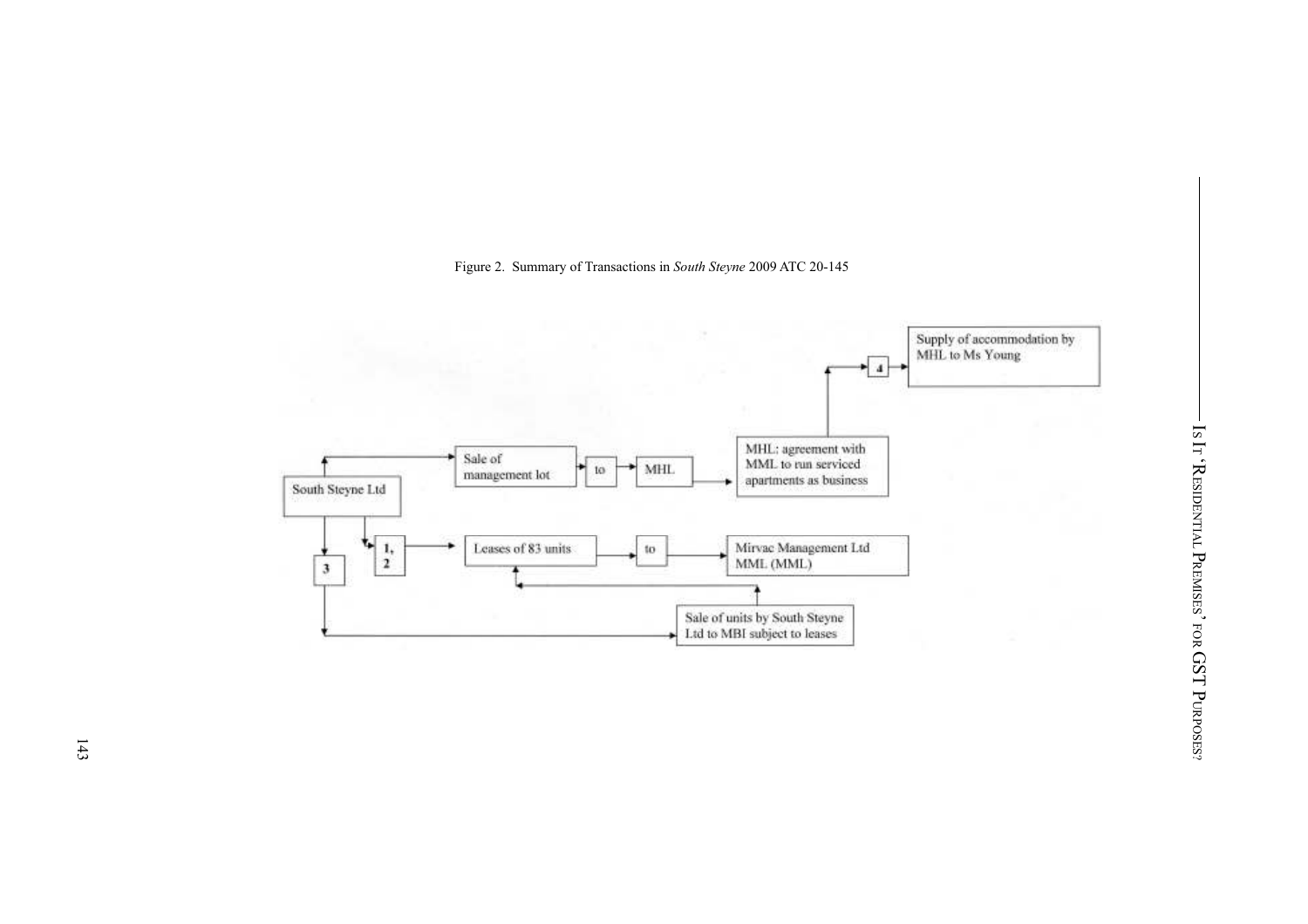accommodation purposes and were not commercial residential premises. The line of reasoning by which the Court reached these conclusions was as follows.

Firstly, the apartments were 'residential premises' within the meaning of s 195-1 because they were a land or building that was 'occupied for residential accommodation'.<sup>22</sup> In reaching this conclusion, the Court noted that the legislation now expressly states that the term of occupation or intended occupation is to be disregarded in determining the status of the premises.<sup>23</sup>

Secondly, the Full Court held unanimously that the apartments were not 'commercial residential premises'.<sup>24</sup>

For these purposes, 'commercial residential premises' is defined — so far as relevant — as including '(a) a hotel, motel, inn, hostel or boarding house', or '(f) anything similar to residential premises described in paragraphs (a) to (e)'.<sup>25</sup> The question of whether or not the hotel rooms were 'similar' to a hotel, motel or the like was therefore central to this aspect of the case.

The terms 'hotel, motel, inn, hostel or boarding house' are not defined in the GST Act, and they accordingly bear their ordinary meaning. The ATO takes the view that the meaning of these terms is 'largely synonymous'.<sup>26</sup>

In determining whether premises are 'similar to' a hotel, motel or the like in s 195-1, the ATO focuses on what it sees as the 'main characteristics' of such premises; namely, whether:

- there is an intention to operate the premises commercially;
- there is multiple occupancy;
- the rooms are held out to the public as being available for public use;
- accommodation is the main purpose of the land or building;
- the premises are managed centrally;
- the management of the premises offers the accommodation in its own right;
- the services offered include accommodation; and
- $\bullet$  the status of hirers is consistent with that of a hotel guest.<sup>27</sup>

On the facts, the Court rejected the taxpayer's argument that, because the 83 units were held subject to the requirement to operate them as a (single) serviced apartment business, the rooms were 'similar to' a hotel or motel. The Court instead took the view that each apartment had to be considered separately, and that a hotel or the like consists of more than the rooms and also necessarily includes the 'common areas' such as reception areas, dining areas, car parks and so on. In this case, therefore, the 'supply' only of a room providing individual accommodation space in a hotel complex, without the supply of the 'common' areas (the management lot), was not the supply of commercial residential premises.

As Emmett J observed:

An individual apartment is not similar to a hotel or motel. It does not resemble or have a likeness to a hotel and motel. …

Paragraph (f) of the definition of commercial residential premises, in conjunction with paragraph (a), may cover a serviced apartment complex or other establishment that provides accommodation on a multi-occupancy basis to guests. However, the individual apartments supplied by South Steyne to Management are very different from a hotel or

<sup>22</sup> Whether or not the premises were occupied 'as a residence' within the meaning of the definition of 'residential premises' in s 195-1. The factors which the ATO takes into account in determining the status of relevant premises are set out in *GSTR 2002/20*, [26]–[36].

The premises were not 'new' 'residential premises': see ATO, *GST Advice GSTA TPP 068* (30 November 2005); ATO, *GST Advice GSTA TPP 069* (30 November 2005).

<sup>23</sup> *South Steyne* 2009 ATC 20-145, 10,336 (Emmett J).

<sup>24</sup> See *GSTR 2000/20*, [11].

<sup>25</sup> The definition excludes premises to the extent that they are used to provide accommodation to students in connection with an educational institution that is not a school — this was not relevant to the facts in *South Steyne* 2009 ATC 20-145.

<sup>26</sup> *GSTR 2002/20*, [75]–[76].

<sup>27</sup> *GSTR 2002/20*, [83]–[133].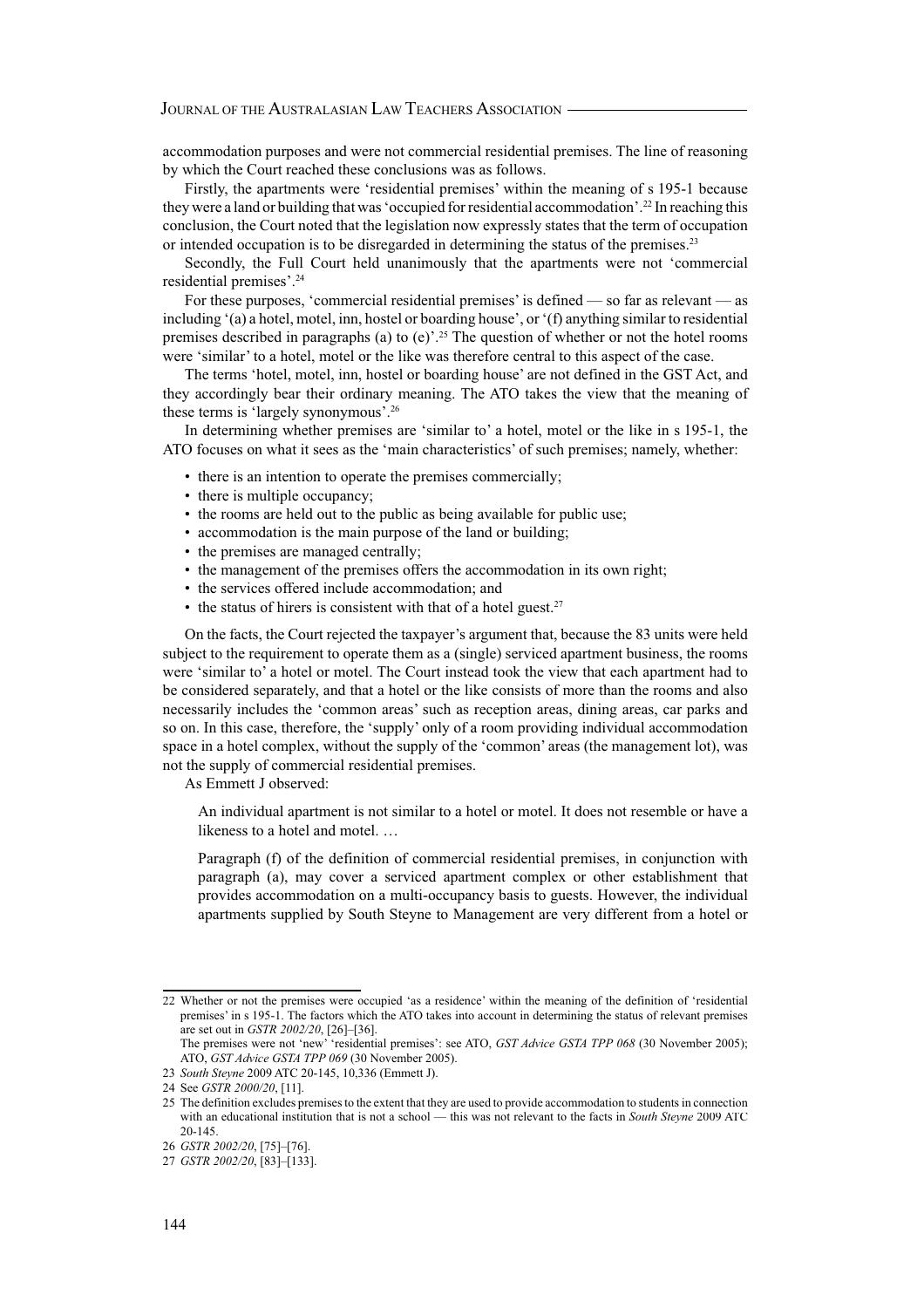motel. The term hotel or motel would not be used, as a mater [sic] of ordinary English, where a single apartment, room or other space is supplied  $\ldots^{28}$ 

It might be appropriate to describe an individual apartment as being similar to a part of a hotel, namely a hotel room. [But it] is not an ordinary use of English to describe a single individual apartment as being similar to a hotel or motel.<sup>29</sup>

#### 2. *Transactions 2 and 3: The Sale of Apartments to MBI and Purchase of Apartments by MBI Subject to the Leases to MML*

The majority of the Federal Court held that the sale of three apartments to MBI (subject to the leases to MML) was GST-free because it was the supply of a 'going concern' under s 38- 325.<sup>30</sup>

Though this aspect of the case raised interesting questions of statutory interpretation in relation to going concerns and the real estate margin scheme, these can be left for another time, as they does not relate centrally to the interpretation of 'residential premises' under Division 40.

In relation to the purchase of the three apartments by MBI, the Court held that the purchase of the reversionary interest in the three apartments (subject to the leases to MML) was not a new 'supply' by MBI to MML merely because it involved the continuation of the leases after the sale of the reversion.<sup>31</sup>

Instead, the situation fell within Division  $156$ ,<sup>32</sup> so that the Division 156 attribution rules applied to the supply by South Steyne Ltd.<sup>33</sup>

This conclusion seems correct, but it is not relevant to the current topic and therefore is not discussed further.

#### 3 *Transaction 4: The Supply by MHL of Accommodation to Ms Young*

The supply by MHL of accommodation in the Sebel Hotel to Ms Young for two overnight stays raised interesting issues.<sup>34</sup> As noted above, so far as relevant here, under s  $40-35(1)$  (a), a supply of accommodation in residential premises by hire, lease or licence is input taxed unless it is a supply of commercial residential premises or of accommodation in commercial residential premises provided to an individual by the entity that owns or controls the commercial residential premises — in which case, it is fully taxable.

On the facts in *South Steyne*, the Court held that the accommodation was provided to an individual (Ms Young)<sup>35</sup> and was clearly in 'commercial residential premises' (the Sebel Hotel).

Accordingly, the issue turned on whether the accommodation was provided by MHL as principal (in which case it would be fully taxable) or as the agent of MML (in which case it would be input taxed).<sup>36</sup>

<sup>28</sup> Section 40-35(2)(a) (footnote not in original).

<sup>29</sup> *South Steyne* 2009 ATC 20-145, 10,337 (Emmett J), 10,333 (Finn J agreeing); Edmonds J agreed at 10,345 but noted:

I hesitate to go as far as her Honour [the trial judge] and conclude that the apartments are 'residential premises', 'even without regard to the inclusion of "residential accommodation"'. In my view, whether accommodation is 'settled' or 'established' involves elements which go beyond mere duration of occupation. Nevertheless, I totally agree with her Honour that the inclusion of 'residential accommodation' puts the matter beyond doubt … (citations omitted)

<sup>30</sup> See, eg, ATO, *GST Ruling GSTR 2005/4* (14 September 2005); *GSTR 2005/5*, [150]. Edmonds J dissented on this point.

<sup>31</sup> Cf ATO, *ATO Interpretative Decision ATO ID 2008/37* (8 February 2008).

<sup>32</sup> *South Steyne* 2009 ATC 20-145, 10,337 (Emmett J).

<sup>33</sup> Ibid 10,337–8 (Emmett J), 10,333 (Finn J agreeing), 10,342–3 (Edmonds J agreeing).

<sup>34</sup> Ms Young was also an employee of a company involved in the arrangements — these stays were presumably arranged in order to test the application of GST to such arrangements.

<sup>35</sup> *GSTR 2000/20*, [139] ff.

<sup>36</sup> The 'exceptions' in s 40-35(2)(a), (b), discussed above, were not relevant on the facts.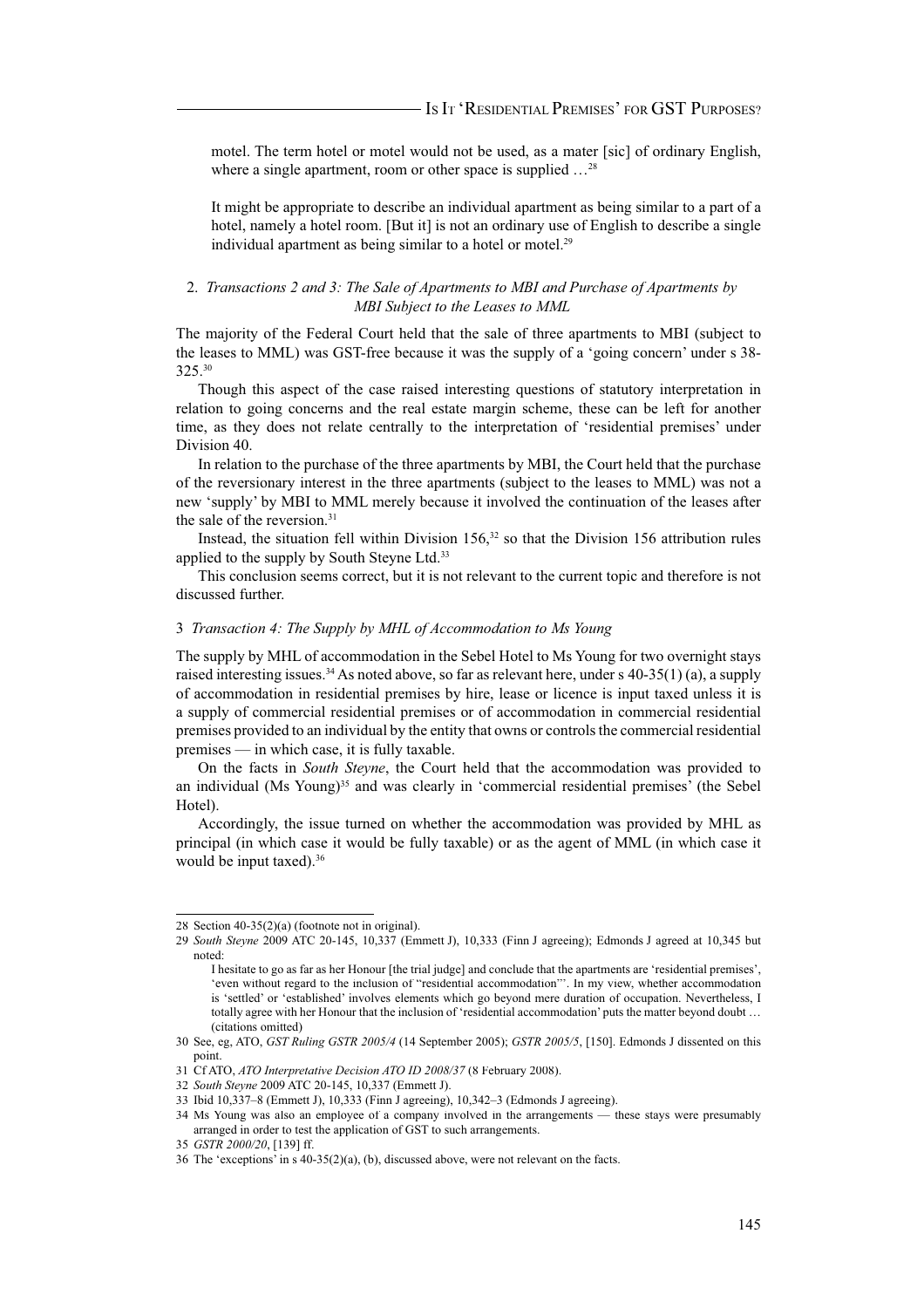The majority held that, although MML was the lessee of the apartment that Ms Young stayed in, it was MHL which had control of the premises for the purposes of s 40-35 and MHL had provided the accommodation in its capacity as the principal — not as agent for MML.

In the majority's view, although the relationship of MML and MHL under the Serviced Apartment Agreement was 'unquestionably' that of principal and agent, the agreement gave MHL exclusive control of the serviced apartment business because:

- under the agreement, MML appointed MHL to manage and operate the serviced apartment business and to enter into contracts in its own name;
- MHL owned the management lot, which was an integral part of the operation of the serviced apartment business;
- MHL controlled the conduct of the restaurant, room service and service of alcohol throughout the complex; and
- MHL's name was on the tax invoice for the accommodation given to Ms Young.<sup>37</sup>

In the majority's view, therefore, the 'exception' in s  $40-35(1)(a)$  — above — was satisfied and the supply was fully taxable.<sup>38</sup>

In dissenting on this point, Edmonds J focussed on the terms of the serviced apartments agreement of 30 November 2007 — including the requirement that all cash from the apartments was to be banked to the credit of MML's operating account — to conclude that the 'relationship so established is truly one of principal and agent'.<sup>39</sup> In Edmonds J's view, the supply of accommodation to Ms Young should therefore have been input taxed.<sup>40</sup>

On balance, while either view is arguable, it is submitted that the view of the majority is to be preferred.

> III. AN INTERESTING ISSUE ARISING OUT OF THE WORDING OF SUBDIVISION 40-C AND SECTION 195-1: CAN VACANT LAND BE 'RESIDENTIAL PREMISES' FOR GST PURPOSES?

An issue which arises from the case-law is whether vacant land without a building or other improvements can be 'residential premises' for GST purposes?

In *Vidler v Federal Commissioner of Taxation*, <sup>41</sup> the taxpayer had sold two blocks of vacant land. The first block, in Gledson Street, was bought by the taxpayer in August 2004 for \$1 million and sold in December 2004 for \$2.35 million. The Gledson block was zoned residential low density, and was connected to the electricity supply — but not to the gas, water or sewerage, though connections to these services were available at the boundaries of the land.

The second block, in Gladstone Road, zoned mixed residential, was bought for \$175 000 in May 2004 and sold in April 2005 for \$285 000. This property had access available to electricity, water and sewerage, though these services were not actually connected.

The taxpayer argued that the blocks were input taxed under Subdivision 40-C as sales of residential premises, so that there was no GST imposed on the supply. However, the Commissioner disagreed and treated the sales as fully assessable.

In relation to the sale of residential premises, the provisions under Subdivision 40–C are similar to those applying to a lease, hire or licence, with some variations. Thus, a sale of the property is input taxed to the extent that it is 'residential premises to be used predominantly for residential accommodation, regardless of the term of occupation': s 40-65(1).

<sup>37</sup> *South Steyne* 2009 ATC 20-145, 10,333 (Finn J), 10,338–9 (Emmett J).

<sup>38</sup> Ibid 10,339.

<sup>39</sup> Ibid 20,352 (Edmonds J dissenting); see also 10,353 (Edmonds J disagreeing on the interpretation of cl 4(1)(b) of the agreement under which MML was required to allow Mirvac Hotels to have the benefit of any right of MML under the apartment leases to allow Mirvac Hotels to carry out the relevant duties and responsibilities).

<sup>40</sup> Ibid 10,353.

<sup>41 2009</sup> ATC 20-149 (at first instance); 2010 ATC 20-186 (Full Federal Court).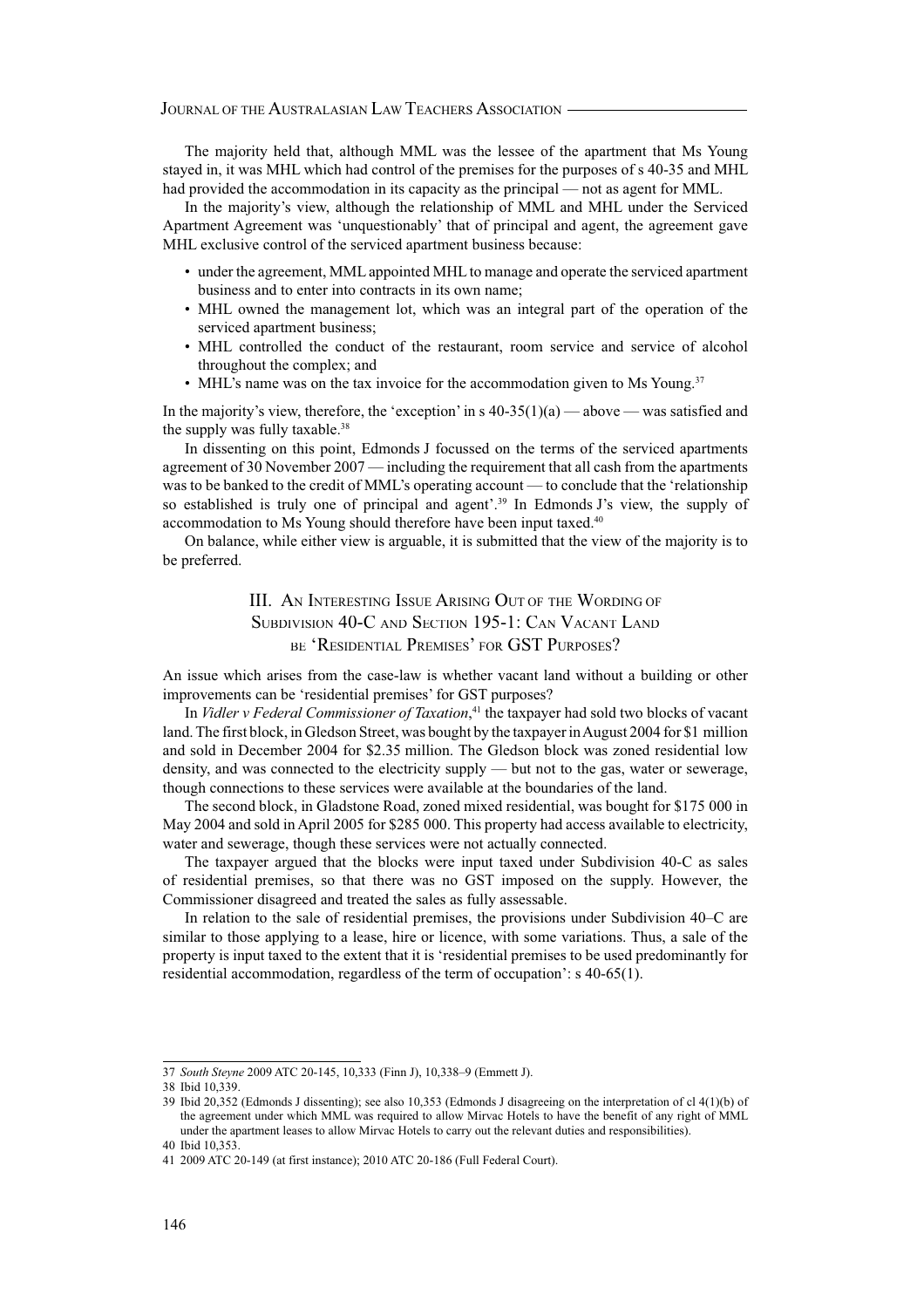However, under s 40-65(2), the sale is not input taxed to the extent that the residential premises are commercial residential premises, or 'new residential premises' other than those used for residential accommodation (regardless of the term of occupation) before 2 December 1998.<sup>42</sup>

'New residential premises' are defined in s  $40-75(1)(a)$ –(c) as those which:

- (a) have not previously been sold as residential premises (other than commercial residential premises) and have not previously been the subject of a long-term lease; or
- (b) have been created through substantial renovations of a building; or
- (c) have been built, or contain a building that has been built, to replace demolished premises on the same land.<sup>43</sup>

Applying the definition of 'residential premises' in s 195-1, Stone J at first instance in *Vidler* held that:

- (i) the test in s 195-1(a) was not satisfied, because neither of the vacant blocks was actually 'occupied' as residential premises at the relevant time — this was conceded by the taxpayer; and
- (ii) the issue therefore was whether either block was 'premises'<sup>44</sup> which were 'intended … and capable of being occupied as a residence or for residential accommodation' (s 195-1(b)).<sup>45</sup>

Stone J observed that the difference between the tests in sub-paras (a) and (b) of the definition

does not relate to capacity but only to whether the land (having that capacity) is actually being used (occupied) for the nominated purpose. The fact of actual use in sub-para (a) obviates any need to refer to capacity. The reference in sub-para (b) to being 'intended to be occupied' is an additional requirement and does not detract from the necessity for the land to be capable of being occupied.<sup>46</sup>

Stone J was of the view that the definition refers to actual or intended physical occupation, $47$ and that in order to be 'capable' of being 'residential' premises property must provide — *at the time of characterisation*<sup>48</sup> — some 'element of shelter and basic living facilities such as are provided by a bedroom and bathroom'.<sup>49</sup> Stone J stressed that her references to facilities such as a bedroom and bathroom were examples only, and it 'may be' that shelter and basic living facilities could exist without either of these;<sup>50</sup> although, her Honour did not provide any examples of other elements which might satisfy this requirement.

<sup>42</sup> Section 40-70 makes similar provision for supplies of residential premises by way of long-term lease.

<sup>43</sup> However, premises are not 'new residential premises' if, for the period of at least five years since the times specified in s  $40-75(2)(a)-(c)$ , they have only been used for making supplies which are input taxed as a supply of residential premises under s 40-35(1)(a): see above.

<sup>44</sup> Though the term 'premises' is not defined in the GST Act: see above n 14.

<sup>45</sup> The definition goes on to state that this applies: '(regardless of the term of the occupation or intended occupation) and includes a floating home'.

<sup>46</sup> *Vidler* 2009 ATC 20-149, 10,460.

<sup>47</sup> Ibid 10,459–50.

<sup>48</sup> Stone J held that the key date for characterisation was when the taxpayer acquired the respective blocks, because s 195-1(b) is 'focussed on the capacity for land to be used at the relevant time, not on the potential for land to be developed to have that capacity' — for example, the potential for the land to be developed at some future date into residential premises through the erection of a building providing shelter or other facilities (ibid, 10,459-60).. The Full Federal Court endorsed this approach: 2010 ATC 20-186, [32]

<sup>49</sup> Ibid 10,459. Her Honour commented that her formulation of this requirement had been approved by the Full Federal Court in *South Steyne* 2009 ATC 20-145, 10,337, 10,460 (the Full Federal Court on appeal in *Vidler* agreed: [2010] FCEFC 59; 2010 ATC 20-186 (Sundberg, Bennett and Nicholls JJ), [26]-[27].

<sup>50</sup> *Vidler* 2009 ATC 20-149, 10,459; see above n 37.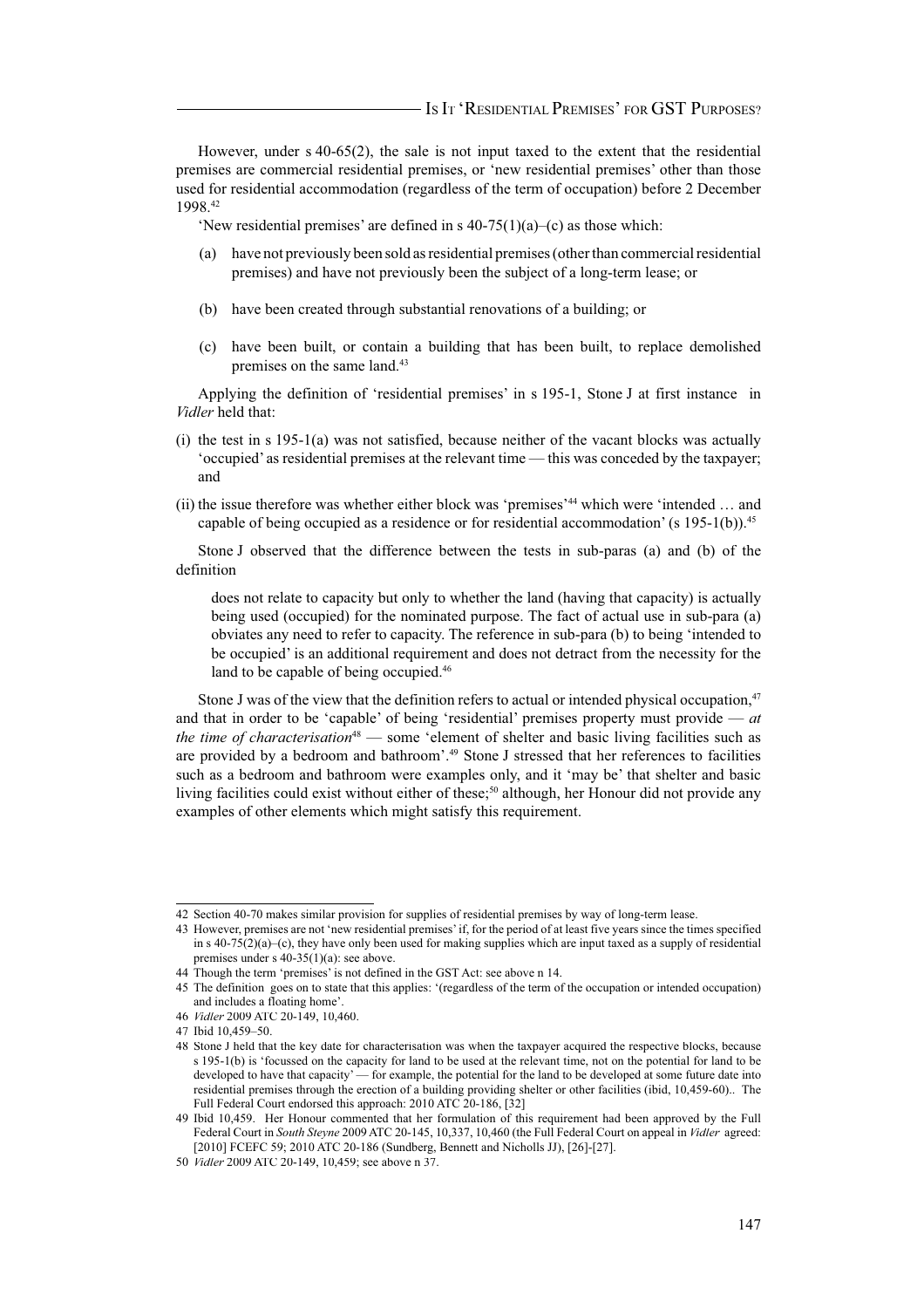On appeal, the Full Federal Court agreed with Stone J's decision but was more definite, commenting that:

… 'residence' connotes a dwelling … namely a dwelling, abode or house in which a person may reside …. [and] the expression 'residential accommodation', added by the post-Marana amendments ... connotes 'lodging, sleeping or overnight accommodation<sup>51</sup>

… the word 'occupied' in the phrase 'capable of being occupied' connotes living within or inhabiting a structure...<sup>52</sup>

Stone J had also rejected the taxpayer's arguments that:

- 'occupied' in this context referred to the legal right to possession or occupation, so that (the taxpayer argued) vacant land could be 'residential premises' for GST purposes provided it was able to be connected to water and sewerage facilities, and
- the wording of the Explanatory Memorandum to the GST amending Act indicated that residential zoning was sufficient in itself to establish the land as 'residential accommodation' for GST purposes.<sup>53</sup>

Stone J held that while residential zoning may be *necessary* for premises to be residential accommodation under the GST Act, residential zoning is not *sufficient* on its own to establish that status.

The Full Federal Court on appeal agreed with Stone J's analysis<sup>54</sup>, commenting in relation to water and sewerage facilities that even if the land were actually connected to these services:

… it would be absurd if the mere existence of a tap in the middle of an acre of vacant land transforms the land into 'residential premises' for the purposes of the GST Act.<sup>55</sup>

The Full Court accordingly seemed to be of the view that vacant land on which there was no habitable 'structure' could not be 'residential premises' for GST purposes.

## IV. THE ATO VIEW: VACANT LAND CAN NEVER BE 'RESIDENTIAL PREMISES'

The ATO argued in Vidler that vacant land can never be 'residential premises' because it cannot provide essential 'residential' elements such as accommodation and sleeping quarters.

However, 'residential premises' is defined in s 195-1 to mean 'land or a building' that satisfies certain requirements. This might be seen as contemplating that, in appropriate circumstances, either land alone 'or' a building may each *in themselves* constitute residential premises for GST purposes. Certainly, it would have been easy enough for the definition to refer only to a 'building' (excluding the reference to 'land' altogether) or to refer expressly to 'land on which there is a building standing', and thus remove all doubt.

Not surprisingly, therefore, on appeal in *Vidler*, the taxpayer argued that the statutory definition (and the Explanatory Memorandum to the amending legislation) indicated that vacant land could satisfy the definition of 'residential premises' where — as in *Vidler* — it was or could be connected to water, power and/or sewerage facilities

In *Vidler*, Stone J had held<sup>56</sup> that even if the taxpayer was correct in arguing that the word 'land' should not be limited to land on which there is a building, 'it is still necessary … for the land to meet the requirements of the definition, in this case, the criteria in sub-para (b)' [of being capable of being occupied as a residence or for residential accommodation].<sup>57</sup> Since the

<sup>51 &#</sup>x27;Each of the English cases this [post-*Marana*] amendment was designed to pick up involved premises in which lodging, sleeping or overnight accommodation took place — a study bedroom at a residential college, a building to accommodate students for short term courses and "living accommodation"': 2010 ATC 20-186, paras 28,30.

<sup>52 2010</sup> ATC 20-186, [28] (Full Federal Court – Sundberg Bennett, Nichols JJ).

<sup>53</sup> *Vidler* 2009 ATC 20-149, 10,459.

<sup>54</sup> Ibid, paras 30-31.

<sup>55</sup> Ibid, [37]

<sup>56 2009</sup> ATC 20-149, 10,458.

<sup>57</sup> Ibid 10,458–59.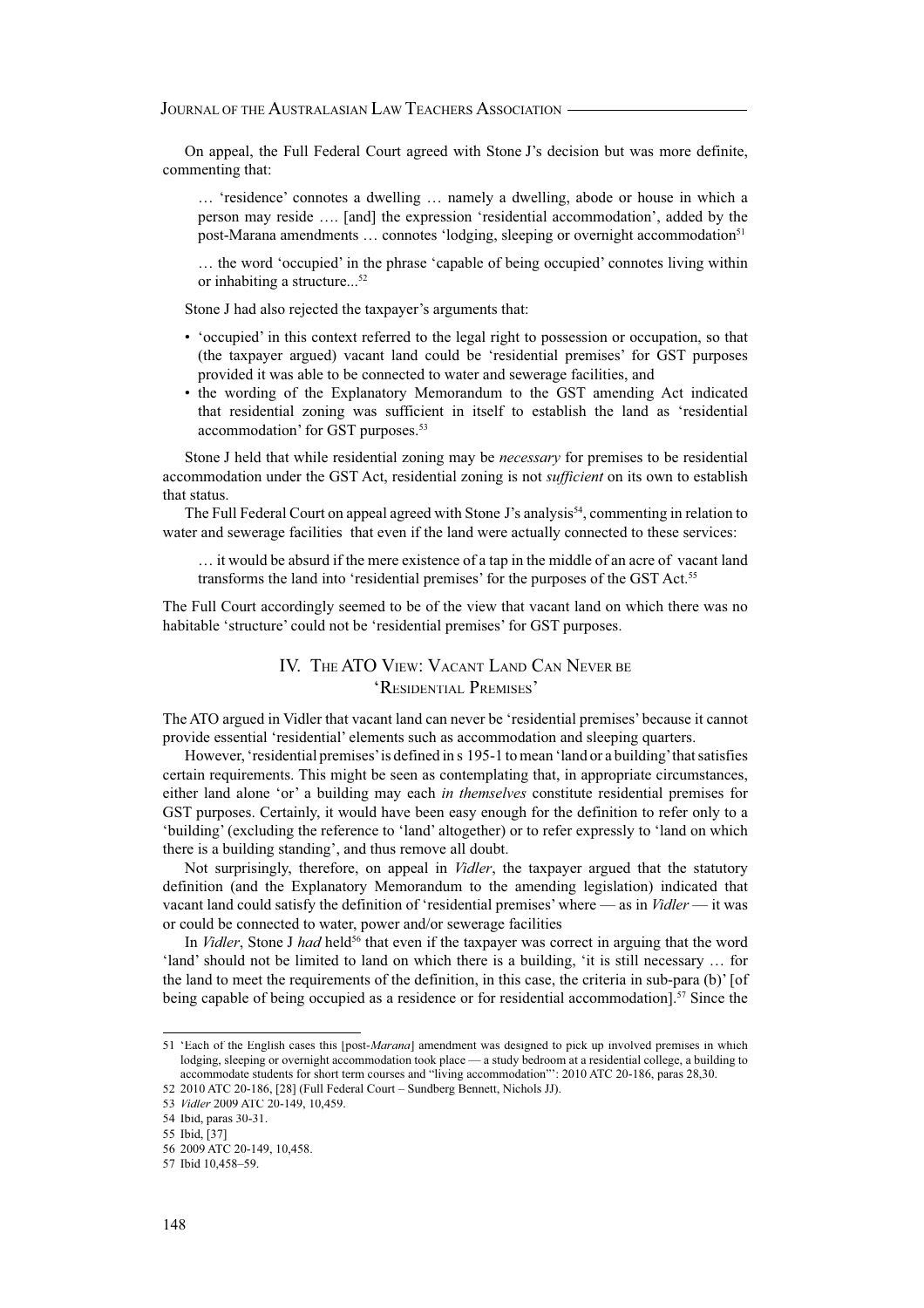land did not provide any relevant facilities, in her Honour's view it did not satisfy the sub-para 195-1 (b) requirement.

On appeal, the Full Federal Court dismissed the taxpayer's argument summarily, commenting that:

…The definition is not concerned with 'land' in the abstract, but with 'land that is capable of being occupied as a residence or for residential accommodation'. Thus the meaning of 'land', which in the abstract or in other contexts will include vacant land, may be modified by its context. For the reasons already given, vacant land is not land that is capable of being occupied as a residence or for residential accommodation<sup>58</sup> $\dots$  and

... It is ... quite artificial to speak of someone 'occupying' vacant land 'as a residence or for residential accommodation.<sup>59</sup>

While the Full Court's approach suggested that it would favour a view that vacant land is inherently not capable of being 'occupied as a residence or for residential accommodation',<sup>60</sup> its decision was (as always) limited by the facts it was considering. Thus, while situations where vacant land might be characterised realistically as 'residential premises' may not come easily to mind,<sup>61</sup> the Courts in *Vidler* did not appear to consider a situation where a person had installed a caravan onto a block and used it at the relevant time as a home, erected a tent and lived in it, or slept there regularly in a sleeping bag?<sup>62</sup>

It is significant that, while Stone J at first instance in *Vidler* expressed the view that she found it difficult to conceive of situations where vacant land could constitute 'residential premises', her Honour declined to rule that vacant land could *never* be residential premises.<sup>63</sup>

It is respectfully submitted that, in light of the definition in s 195-1, Stone J's approach of leaving the issue open is the preferable one.

# V. WHEN CAN IT BE SAID THAT PROPERTY IS 'TO BE USED' PREDOMINANTLY FOR 'RESIDENTIAL OCCUPATION' UNDER SECTIONS 40-65(1) AND 40-70(1)?

In Sunchen,<sup>64</sup> the taxpayer was a property developer who had purchased a single-level property in September 2006 for \$525 000. At the time of purchase, the property had development approval for the construction of a five-storey block of units. However, by the time of the Administrative Appeals Tribunal ('AAT') hearing some two years after its acquisition, the taxpayer had not taken any steps to develop it. The property was leased to residential tenants and the taxpayer had not obtained a construction certificate, entered into a building contract, or sought development finance.

The taxpayer claimed input tax credits of \$47,727, arguing that at the time of purchase, it had the intention of developing the property for sale in the future and that this intention should be the sole criterion in determining the eligibility for input tax credits. It argued that the court should exclude any consideration of actions (or inaction) after the acquisition of the property.

<sup>58 2010</sup> ATC 20-186, [34], [31]] — the Full Court also held that the taxpayer had misinterpreted the Explanatory Memorandum: ibid, [35]-[37]. In NSD 1480/2009, the ATO expressed the view that the Full Court decision in *Vidler* "confirms the Commissioner's view, as expressed in GST Ruling 2000/20 [para 25] ... that vacant land of itself can never have sufficient physical characteristics to mark it out as being able to be, or intended to be, occupied as a residence or for residential accommodation". Compare GST Ruling

<sup>59 2010</sup> ATC 20-186, [31].

<sup>60 2010</sup> ATC 20-186, [31]. [34].

<sup>61</sup> In *Vidler* at first instance, 2009 ATC 20-149, Stone J indicated that 'it is difficult for me to envisage a scenario in which [the characterisation of vacant land as "residential premises"] would be feasible': at 10.460.

<sup>62</sup> A further issue may be whether the occupation of land or a building must be legal — what of the situation where squatters occupy premises?

<sup>63</sup> Ibid

<sup>64 2010</sup> ATC 20-161.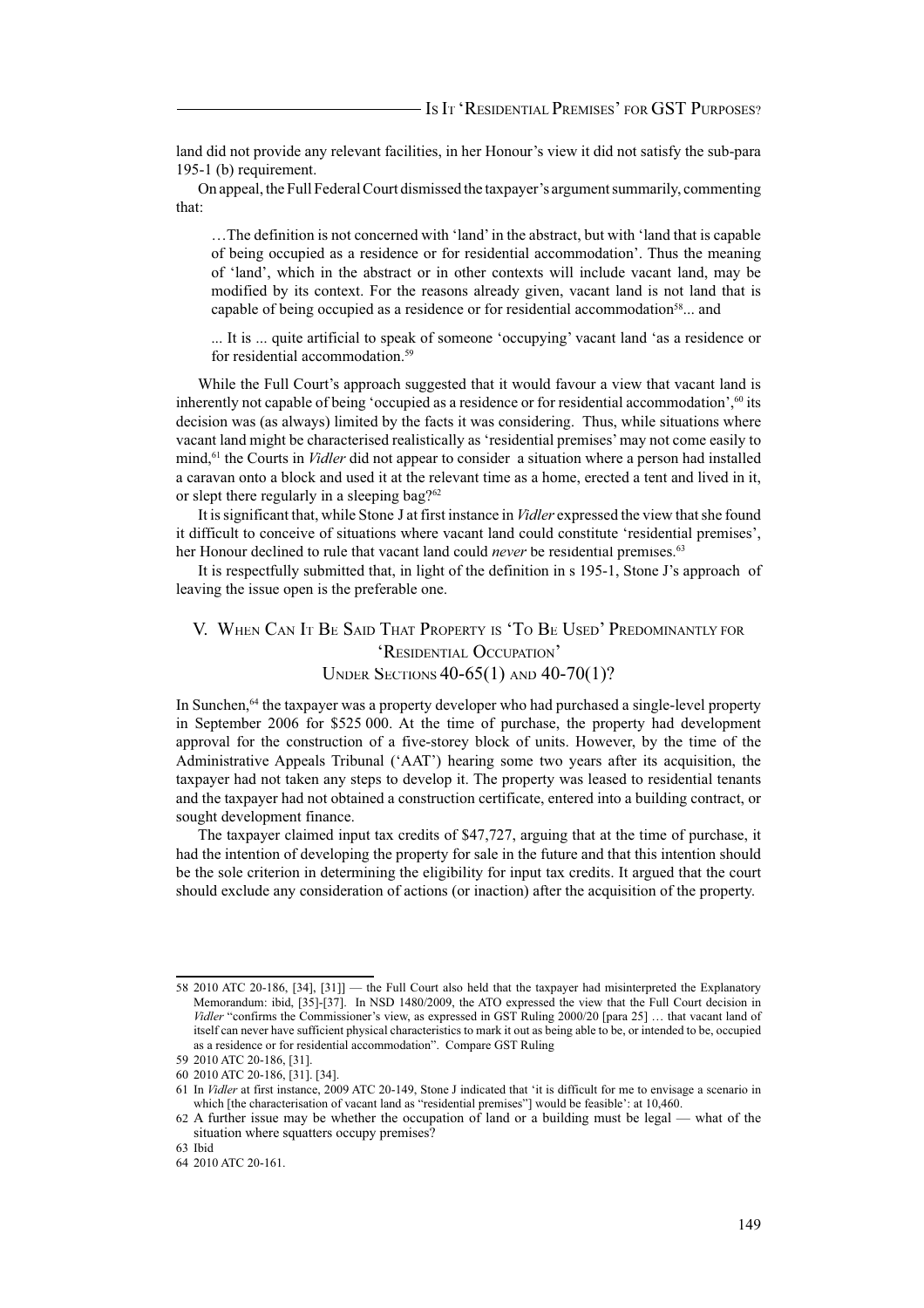In the Federal Court, Perram J held:

- 1. The key issue in the Sunchen case was whether or not the premises satisfied the definition under s 40-65(1) of 'residential premises to be used predominantly for residential accommodation', in which case the premises would be input taxed.
- 2. The 'somewhat obscure language' of s  $40-65(1)^{65}$  made the link between the entitlement to an input tax credit and the concept of 'premises to be used predominantly for residential accommodation' rather 'less than obvious'.<sup>66</sup>
- 3. The concept of 'residential premises' is different to most other goods and services, in that the same premises may have the quality of residential accommodation at one time but subsequently lose it (or vice versa). For example, a private home might be sold to a doctor for use as a surgery (or vice versa) $67$  and thus change its character.
- 4. In applying the s 40-65(1) definition, Perram J noted that in his view, the phrase 'to be used' in the definition is 'not a verb in its infinitive form with an unarticulated subject<sup>'68</sup> but one which 'uninstructed by authority' would suggest an objective test of purpose<sup>69</sup> directing attention to the 'objective circumstances of the premises and the use which can be divined therefrom'.<sup>70</sup>

 His Honour doubted the correctness of the decision of White J in Toyama Pty Limited v Landmark Building and Developments Pty Ltd<sup>71</sup> in which White J had held, in relation to predicting the future use of property, that 'the most important factor in such a prediction is the intention of the future owner or lessee'.<sup>72</sup> Perram J regarded this view as being 'grammatically unsound', because the phrase 'to be used' connotes the 'present objectively determined fitness for use not likely future use'.<sup>73</sup>

Perram J also considered the Federal Court decision in Marana<sup>74</sup> where, on differently worded legislation (which used the phase 'intended to be used as a residence'), the Federal Court applied an objective test.

Perram J then observed that:

 There is great force in the notion that the kinds of questions generated by s 40-65 … about residential accommodation should be considered by reference only to the premises themselves and what their apparent purpose and use is. Once one moves away from what the premises are at the time of supply to what they will be, questions emerge which cannot readily be answered by reference to any part of the text of s 40-65. For example, how far into the future is the prediction required? … what happens if there is no information at all about the likely future use of the premises?

<sup>65</sup> Ibid 10,627.

<sup>66</sup> Ibid 10,626.

<sup>67</sup> Ibid 10,627: the example given by Perram J.

<sup>68</sup> Ibid 10,628. Perram J noted that '[t]o say that food is to be eaten is to say nothing about the eater and is purely a description of the purpose which the food has …'

<sup>69</sup> Drawing on the Full Federal Court reasoning in *Marana Holdings Pty Ltd v Commissioner of Taxation* [2004] FCAFC 307; 2004 ATC 5063 ('*Marana*'); *South Steyne* 2009 ATC 20-145.

<sup>70</sup> *Sunchen* 2010 ATC 20-161, 10,629.

<sup>71 (2006) 197</sup> FLR 74, 92; [2006] NSWSC 83; 2006 ATC 4160; 62 ATR 73; ('*Toyama*'), quoted in *Sunchen* 2010 ATC 20-161, 10,627.

<sup>72</sup> *Toyama* (2006) 197 FLR 74, 92, quoted in *Sunchen* 2010 ATC 20-161, 10,627. White J went on to say in the same paragraph that

in the case of a lease, the question of how the property is to be used in the future will usually be determined by the terms of the lease. In the case of a sale, the likely future use of the property will probably depend on the purchaser's intentions, to be assessed having regard to objective circumstances such as the physical condition of the premises, the zoning or any restrictive covenants.

<sup>73</sup> *Sunchen* 2010 ATC 20-161, 10,629.

<sup>74 2004</sup> ATC 5063.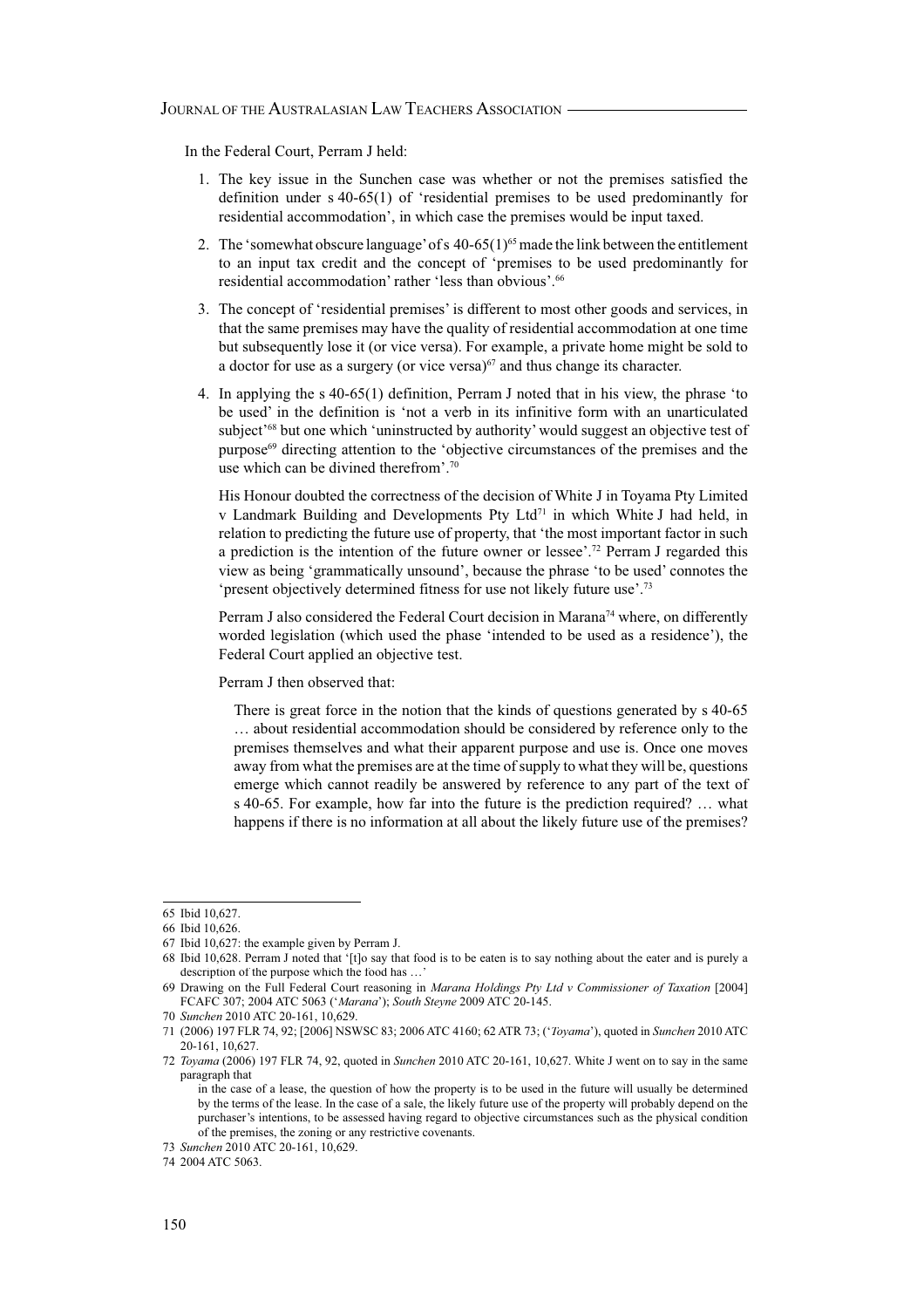… [Moreover] the person who bears the tax liability is the vendor as supplier [and it] is a curious result indeed that leaves the liability of the vendor as a function of the intention of the purchaser.<sup>75</sup>

 Accordingly, Perram J indicated that he disagreed with the subjective intention test applied by White J in Toyama<sup>76</sup> and preferred an objective test, commenting that his preferred approach was 'consistent with … but not required by' the decision in Marana.<sup>77</sup>

 On the issue of whether he should follow his own preferred approach and apply an objective test of 'to be used', or apply the subjective test as applied in Toyama, Perram J noted:

- the well-established principle that he should depart from the test in *Toyama* (as a decision of a court of equal standing) only if he was of the view that the decision was 'clearly' or 'plainly wrong';<sup>78</sup> and
- the requirement that a finding that a decision is ''clearly wrong' is not lightly to be adopted …'<sup>79</sup>

His Honour indicated that on the facts of Sunchen 'as with most difficult questions of statutory interpretation it [was] difficult to be dogmatic' about this conclusion.<sup>80</sup> However, Perram J held, on balance, that while he did not agree with White J's test, he was 'by no means' persuaded that it was clearly wrong. Accordingly, he applied the approach in Toyama and concluded that s 40-65(1) requires 'a prediction as to future use [in which] intention is a significant element'.<sup>81</sup>

 With all respect, Perram J made a convincing case for departing from the test in Toyama and it is perhaps unfortunate that he did not carry through and apply the objective test which he preferred — this might have invited clarification of the issues by the Full Federal Court or High Court.

5. His Honour also held that, in applying the test of purpose in the definition of 'residential premises', it is legitimate to look at what the taxpayer had done (or not done) after acquiring the property in order to test whether the taxpayer in fact had the intention claimed.<sup>82</sup> Here, the taxpayer had taken no discernable subsequent action at all towards developing the property, so that it was reasonable to conclude that the premises were 'intended' to be used as residential premises.

Applying these principles, Perram J held that the AAT had made no error of law in applying the *Toyama* test, and there was no basis for disturbing its finding that on the facts. It was likely — as at the date of acquisition — that the premises would continue to be used predominantly for residential accommodation.

As the definition of 'residential premises' was satisfied, the premises were input taxed under s 40-65 and no input tax credits were allowable.

<sup>75</sup> *Sunchen* 2010 ATC 20-161, 10,629.

<sup>76</sup> Ibid.

<sup>77</sup> Ibid 10,628; although his Honour could not resist an obiter grammatical correction of the Federal Court in *Marana* 2004 ATC 5063.

<sup>78</sup> *Sunchen* 2010 ATC 20-161, 10,629.

<sup>79</sup> Ibid, quoting French J in *Nezovic v Minister for Immigration and Multicultural Affairs (No 2)* (2003) 133 FCR 190, 206.

<sup>80</sup> *Sunchen* 2010 ATC 20-161, 10,629.

<sup>81</sup> Ibid.

<sup>82</sup> Ibid 10,630.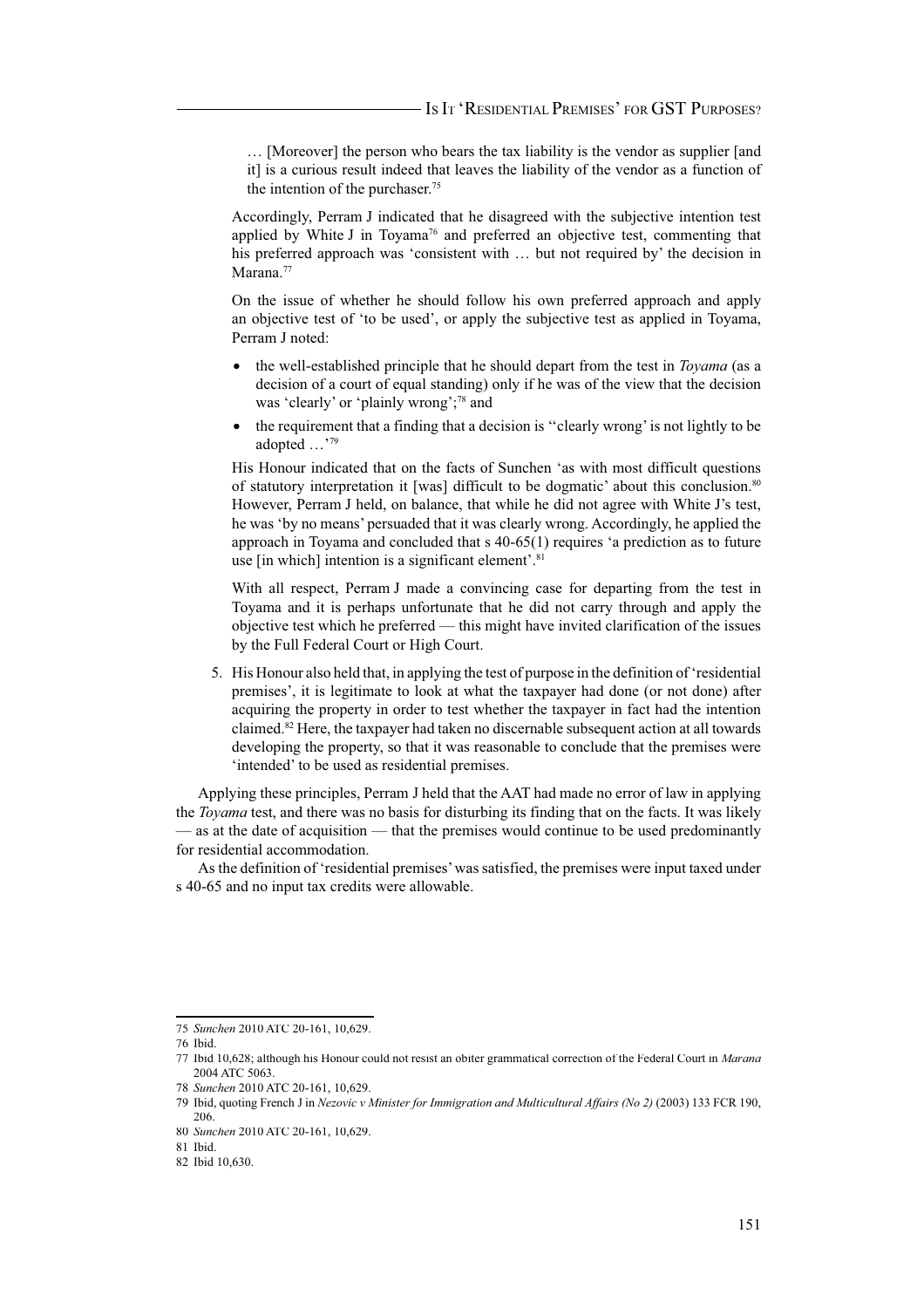VI. A SUMMARY OF PROPOSITIONS ESTABLISHED BY THE CASE-LAW IN RELATION TO 'RESIDENTIAL PREMISES' FOR GST PURPOSES

Bringing together the effect of the decisions considered above, the following propositions can be identified:

1. Purchase of a reversionary interest in leased property is not a new 'supply' merely because it involves the continuation of the leases.<sup>83</sup>

 In determining whether premises are commercial residential premises because they are 'similar' to a hotel or motel, etc, a holistic test is to be applied: the premises must be similar to a hotel, etc, as a whole.<sup>84</sup>

- 2. In determining whether a person is acting as a principal or agent for the purposes of s 40-35(1)(a), a realistic approach is to be taken, emphasising substance rather than form.<sup>85</sup> However, the strong dissent on this point by Edmonds J in South Steyne indicates that opinions on a given set of facts may vary.
- 3. In order for particular 'premises' (a term which is not defined in the legislation) to be 'residential premises' for the purpose of Division 40, the premises must be capable of being occupied as a residence and must provide some element of shelter and basic living facilities at the time the premises were acquired — future potential to satisfy these requirements is not sufficient.<sup>86</sup> Bedroom and bathroom facilities are examples of such facilities, but there may be other examples which would satisfy the legislative requirements.<sup>87</sup> Zoning of premises as 'residential' is not conclusive.<sup>88</sup>
- 4. Vacant land will only in rare circumstances if ever be capable of being occupied as 'residential premises', because in the Federal Court's view vacant land does not (ordinarily) provide the shelter or basic living facilities required by the concept of 'residential' premises.

 However, the question of whether or not vacant land can ever be residential premises, and, if so, the circumstances where it would satisfy these requirements have (technically) not been finally determined,<sup>89</sup> though the Full Court's approach suggested that it would be very difficult to convince those judges that vacant land satisfied the definition of 'residential premises', though the Court did not appear to consider the situation where a caravan, for example, was used on the land as a home.

- 5. In determining whether property is or is intended to be 'occupied as a residence or for residential accommodation' within the meaning of s 195-1(a), (b), the issue relates to actual or physical occupation, not the legal right to occupy.<sup>90</sup>
- 6. The applicability of the subjective purpose test applied in Toyama<sup>91</sup> to determine whether premises are 'to be used' as 'residential premises' was seriously doubted by Perram J in Sunchen.<sup>92</sup> Nevertheless, his Honour did not feel that the Toyama approach was so clearly wrong that he was justified in departing from it to apply the objective test which he preferred. It is respectfully suggested that Perram J made a convincing if unusual case for the view that the Toyama approach was incorrect, and could well have applied the objective test he preferred.

<sup>83</sup> *South Steyne* 2009 ATC 20-145.

<sup>84</sup> Ibid. 85 Ibid.

<sup>86</sup> *Vidler* 2009 ATC 20-149; *South Steyne* 2009 ATC 20-145.

<sup>87</sup> *Vidler* 2009 ATC 20-149.

<sup>88</sup> Ibid.

<sup>89</sup> *Vidler* 2009 ATC 20-149.

<sup>90</sup> Ibid.

<sup>91 (2006) 197</sup> FLR 74.

<sup>92 2010</sup> ATC 20-161.